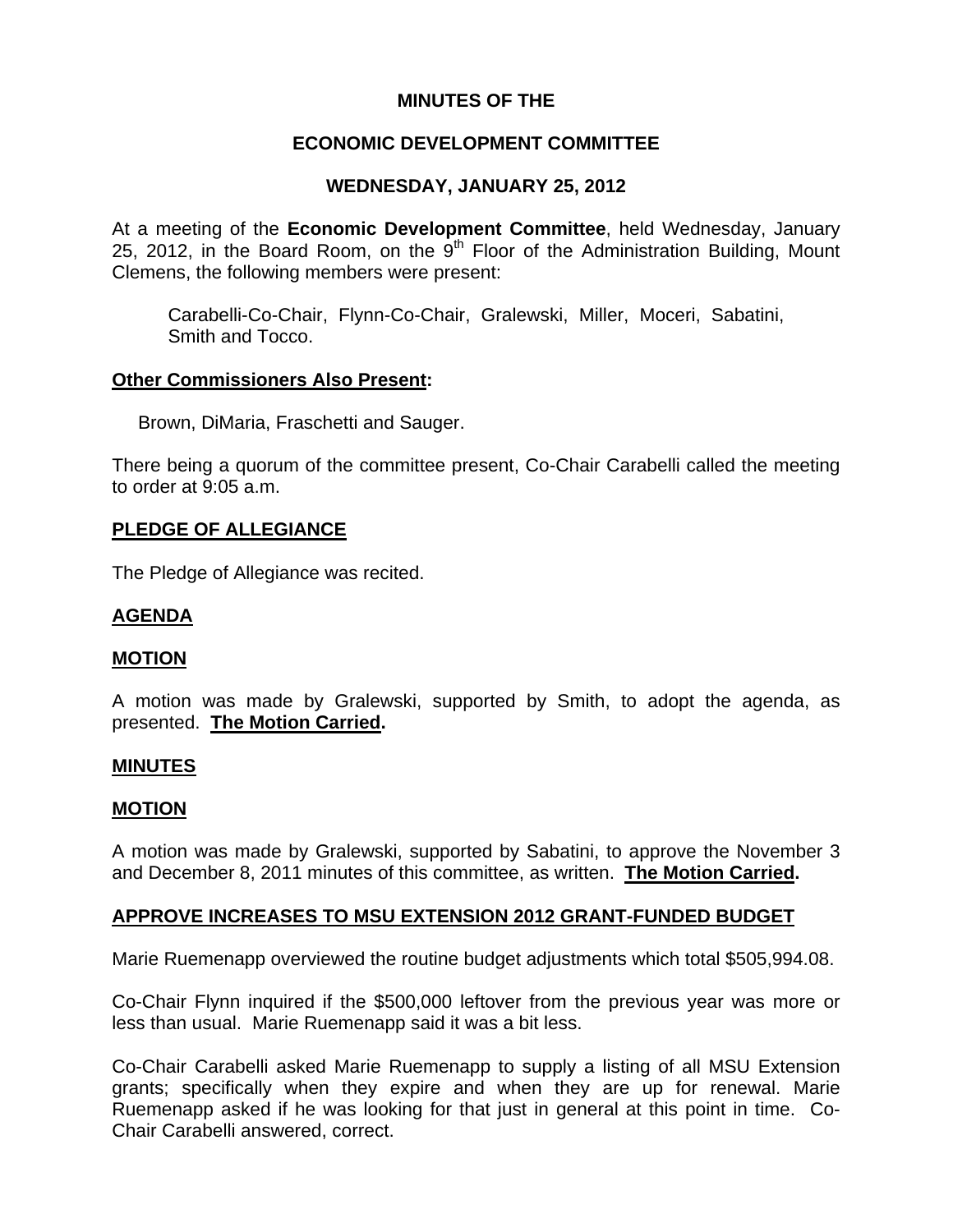## **MOTION**

A motion was made by Gralewski, supported by Moceri, to approve increases to the MSU Extension 2012 grant-funded budget, which includes rolling forward 2011 fund balances and/or receiving additional 2012 revenue from the following funds: General Childcare, General Housing, General Extension, General Youth Development, Environmental Education, Great Lakes Education Program, National Foreclosure Mitigation Counseling Round 2 and Round 5, and Michigan State Housing Development Authority Foreclosure. **Forward to the Finance Committee. The Motion Carried.** 

## **APPROVE REQUEST FROM DTE FOR AN EASEMENT ACROSS THE MACOMB COUNTY ORCHARD TRAIL**

John Crumm gave an overview of this request.

### **MOTION**

A motion was made by Gralewski, supported by Smith, to approve the request from DTE for an easement across the Macomb County Orchard Trail.

Commissioner Brown indicated that this work DTE is doing is necessary and it will be a big help in the North end of the county.

Co-Chair Carabelli requested that the Road Commission send a letter out to the elected officials in the affected community, so they are in full agreement with this request. He then referred to the Rider attachment and requested language be inserted on having a seven day notification as to when work will be performed. He also wanted language inserted that if there is any damage done to the trail that all repairs will be done by DTE and that the trail will be inspected by the Road Commission prior to and after work is completed.

### **MOTION**

A motion was made by Sabatini, supported by Smith, to **postpone** this agenda item until February. **The Motion Carried.** 

## **ADOPT PROCLAMATION COMMEMORATING THE GRAND OPENING OF THE CHRYSLER WORLD CLASS MANUFACTURING ACADEMY**

### **COMMITTEE RECOMMENDATION – MOTION**

A MOTION WAS MADE BY MOCERI, SUPPORTED BY SABATINI, TO RECOMMEND THAT THE BOARD OF COMMISSIONERS ADOPT A PROCLAMATION COMMEMORATING THE GRAND OPENING OF THE CHRYSLER WORLD CLASS MANUFACTURING ACADEMY **(OFFERED BY MOCERI, FLYNN AND CARABELLI).**  FURTHER, A COPY OF THIS BOARD OF COMMISSIONERS' ACTION IS DIRECTED